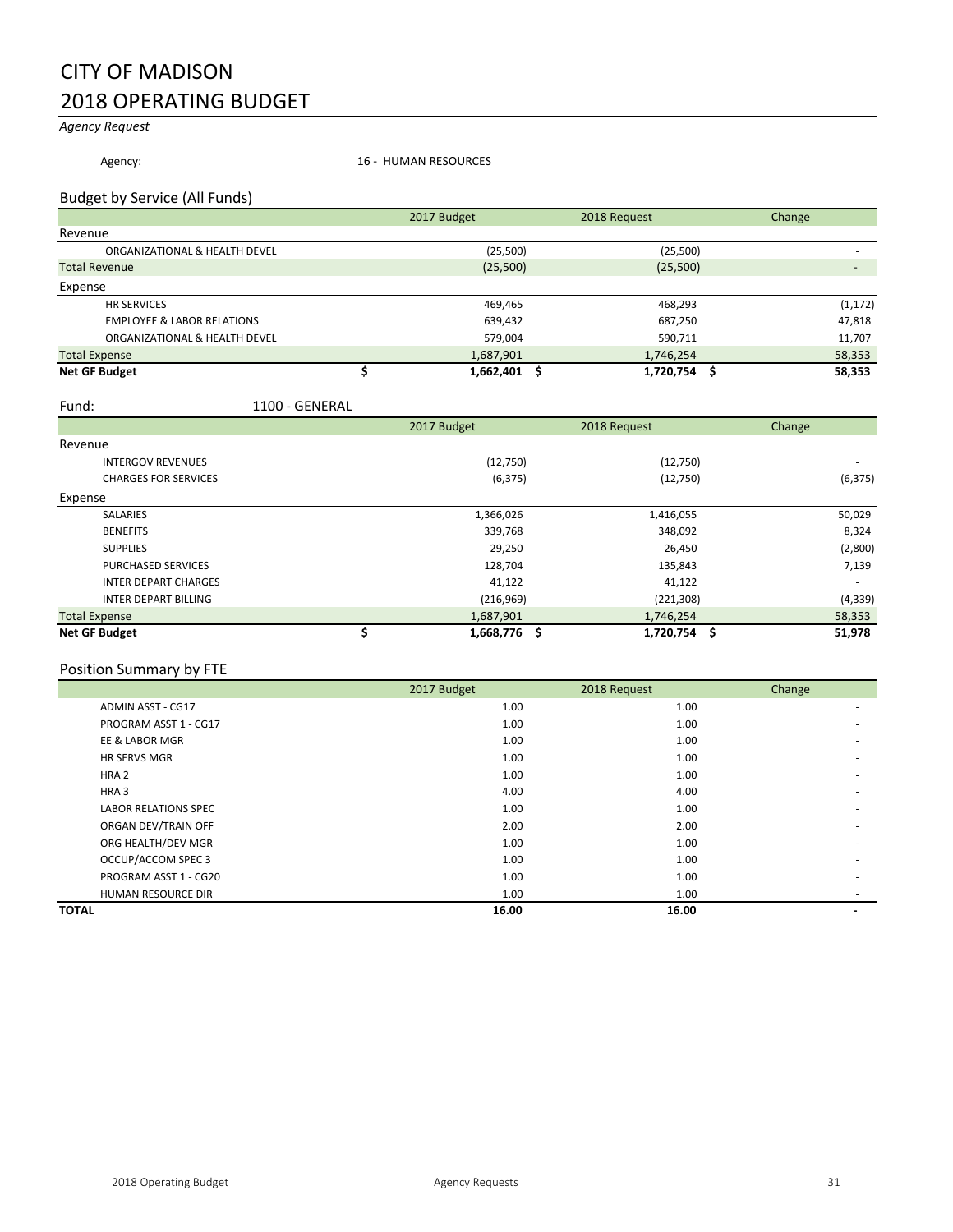# 2018 Operating Budget: Service Proposals

#### **SERVICE IDENTIFYING INFORMATION**

SELECT YOUR AGENCY:

#### Human Resources

SELECT YOUR AGENCY'S SERVICE:

Employee & Labor Relations

SERVICE DESCRIPTION:

This service fulfills the City's obligations for contract negotiation, interpretation, and administration, works with Employee Associations in developing and implementing employee handbooks, administers the Family and Medical Leave Act (FMLA), disability leave and layoff, occupational accommodations, and the development and implementation of the employee benefits program.

#### **SERVICE GOALS**

What community need does the service address?

employment of residents

Who are the recipients of the service?

employees

What outcomes will be produced at the proposed funding level?

effective administration

What strategies are planned for 2018 to advance the stated outcomes?

Equity analysis of benefits. Review and update of related policies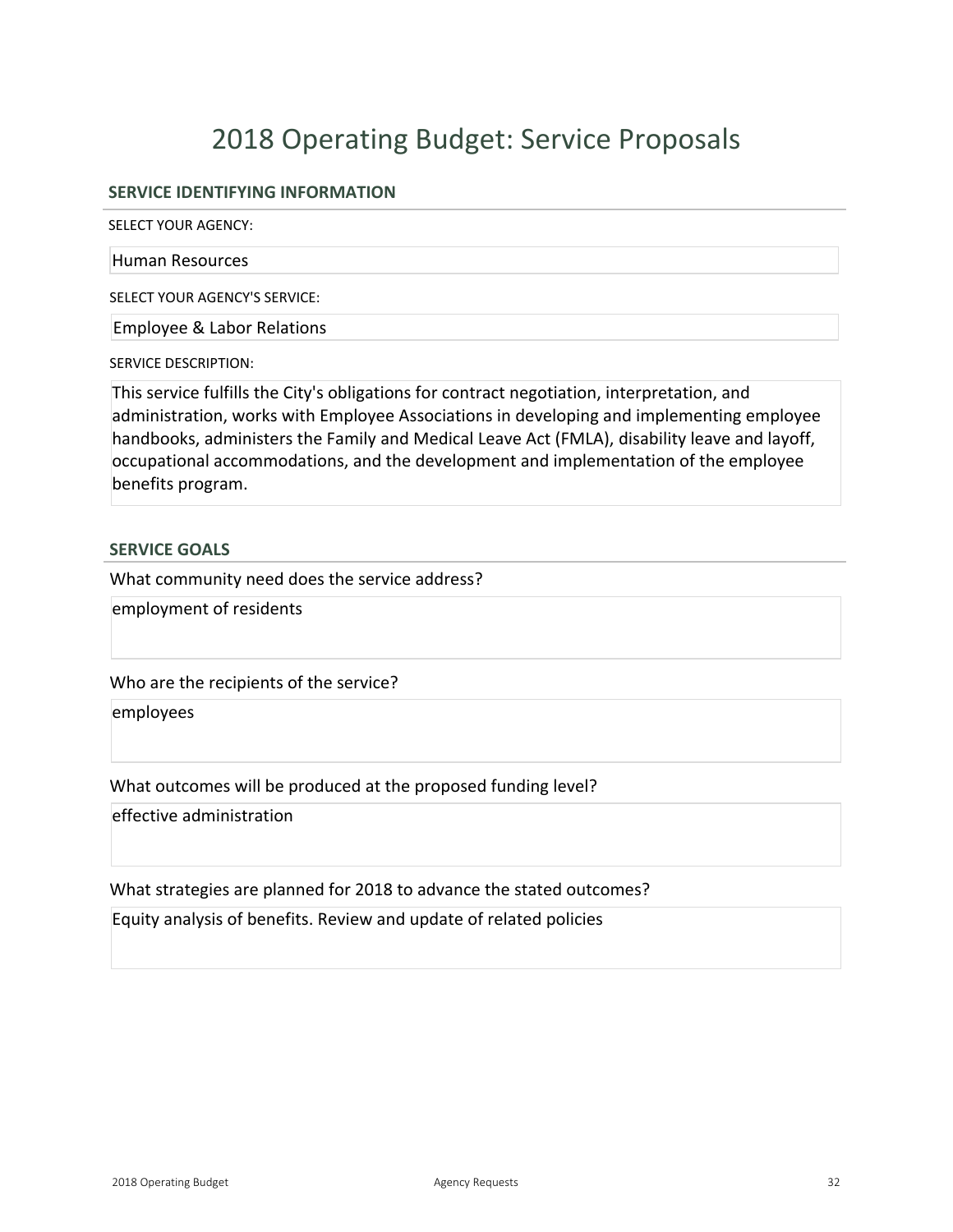# 2018 Operating Budget: Service Proposals

#### **SERVICE IDENTIFYING INFORMATION**

SELECT YOUR AGENCY:

#### Human Resources

SELECT YOUR AGENCY'S SERVICE:

HR Services

SERVICE DESCRIPTION:

This service provides strategic Human Resources (HR) support to departments throughout the City in order to assist departments in achieving departmental goals by developing and implementing recruitment and selection strategies, assisting in the implementation of organizational changes, including the classification and reclassification of employees and positions, working with the Personnel Board, and providing general human resources support.

#### **SERVICE GOALS**

What community need does the service address?

Employment of residents

Who are the recipients of the service?

employees and applicants

What outcomes will be produced at the proposed funding level?

Effective administration

What strategies are planned for 2018 to advance the stated outcomes?

Community outreach, implementation of GARE recommendations